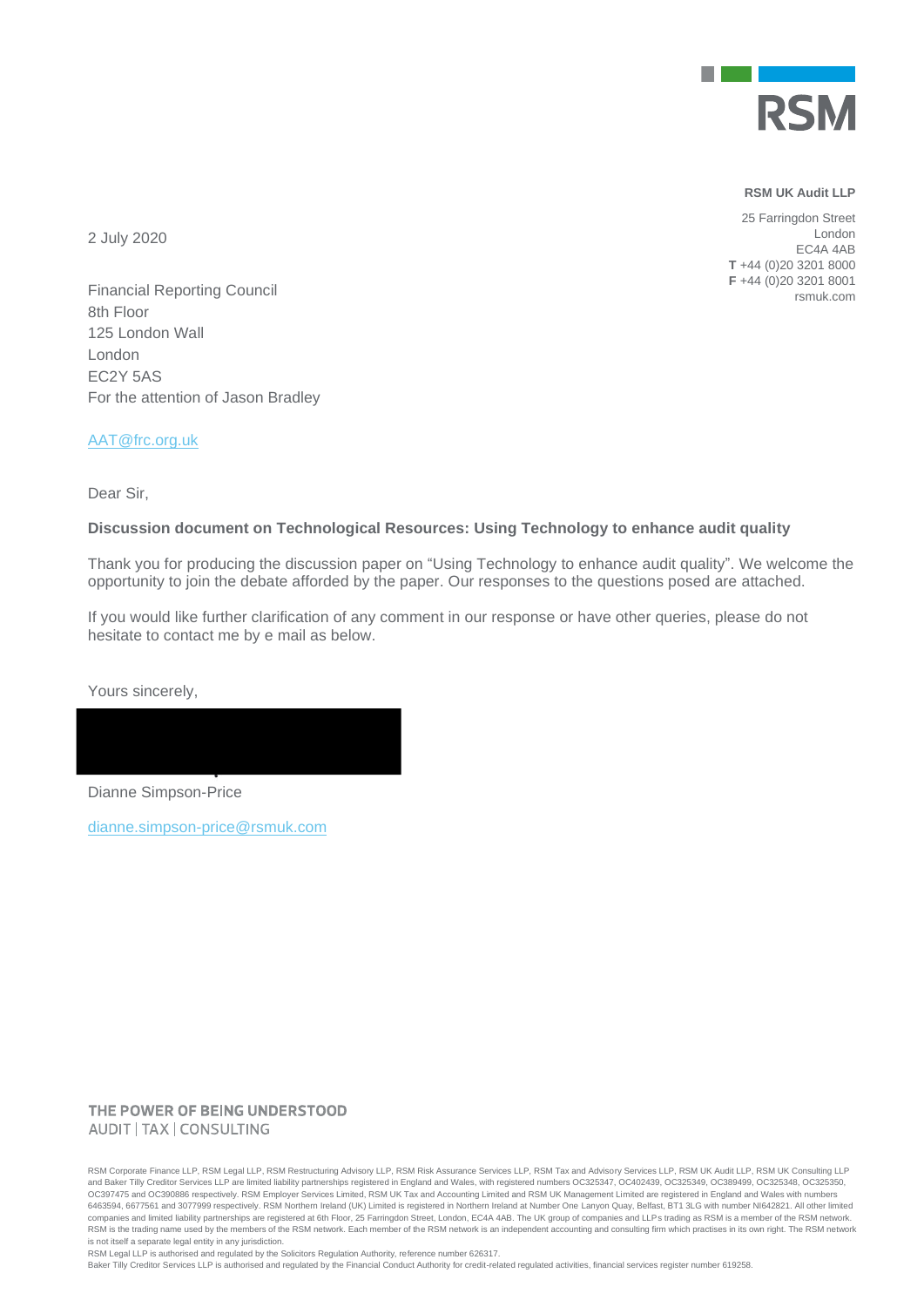

**RSM Audit UK LLP Responses**

# **1. Do you agree that the increasing use of technological resources, including AI and other advanced tools, enhances the quality of audits, beyond the benefits derived from efficiency gains. If so, what are the indicators of enhanced quality?**

- Yes, when used in the right place at the right time.
- There are many cases were data analytics is not currently being used where its use could provide an increase in quality. In future we anticipate that growing familiarity and understanding of available tools and techniques will ensure that they are deployed in the majority of appropriate cases.
- There is no "one size fits all" approach to audit. Even in the future when common data models and more open source information make a suite of "standardised" routines appropriate, the interpretation of the results of the output data and underlying understanding of areas where manipulation is possible will underly the quality of the audit process.
- Ultimately the increase in quality can only be achieved by audit teams who understand the objective of the test and how the respective tool / technique enables them to achieve that objective.
- Key indicators of enhanced quality would be:
	- a greater understanding of client systems and processing of data, including consideration of segregation of duties and utilisation of audit trails
	- this knowledge can assist in providing a more tailored audit risk assessment
	- a reduction in the need to extrapolate results from a relatively small sample of a large population due to interrogation of the total population
	- the prospect of greater clarity in documentation based on common use cases of specific tools and techniques
	- use of tailored tools for client-specific tests and to add elements of unpredictability
	- for the SME audit market these approaches can add value to the audit by providing greater insights to share with management

### **2. Do you believe that challenger firms are currently at a disadvantage in the use of new technology? If so, what remedies would you suggest?**

- Third party providers have identified that there are significant numbers of audit firms who did not have the appetite to engage in heavy investment (both financial and people resource) in bespoke, in-house development of audit analytic systems, although they were ready to employ such tools. Such providers have moved to meet this market demand, thus bringing cost-effective options within the reach of challenger firms.
- Even so, the need to "translate" the wide variety of client systems in a constantly evolving marketplace to any interrogating software is clearly a barrier to the promotion of competition between firms. The adoption of a common data model within the industry, and ideally by technology providers, would significantly reduce barriers to competition.
- Any move towards joint audits, as suggested by the CMA review, could well require the sharing of common platforms and methodology which could lead to the larger firms licensing the use of their platforms to their joint audit colleagues. The Institutes' involvement in such licensing could facilitate this approach not just for joint audits, but for other assignments as well.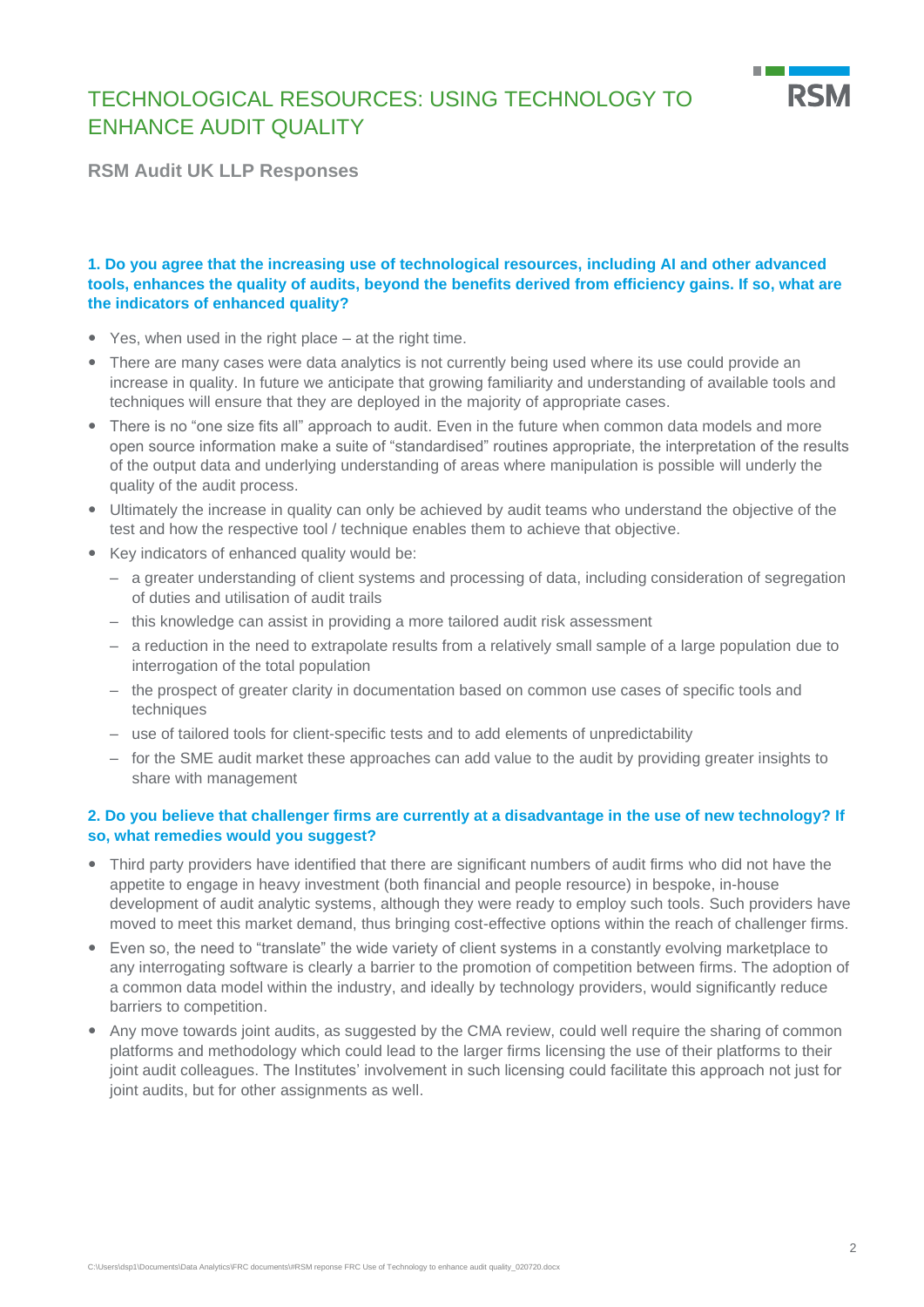

**RSM Audit UK LLP Responses**

### **3. Other than investment, what do you believe are the key challenges auditors face in the increasing utilisation of automated tools and techniques within the audit process? Again, what remedies would you suggest to overcome these challenges?**

- As noted above, a move to common data models would promote more investment and intelligent innovation of auditing techniques. The open source common data model environment is more likely to promote development by entrepreneurial technology innovators.
- Losing the need for a data transformation process, which is currently a significant cost of any system, would enable small, agile, intelligent auditing application production for specific market use that could lower the barriers of entry to a significant number of audits for challenger firms.
- The lack of reference to data analytics throughout the ISAs can make it challenging to use these techniques. This means that auditors can find difficulty in interpreting the language used by the ISAs in the context of data analytics. Greater clarity would incentivise auditors to pursue this 21<sup>st</sup> century range of techniques. This would greatly assist engagement with training and transition for all firms.

### **4. Does the current assurance model or the auditing standards represent an obstacle to technological innovation? If yes, then what specific standards, objectives, requirements or guidance cause practitioners particular difficulties?**

- No, it doesn't create an obstacle but the lack of reference to data analytics has led to its use as a marketing tool for the larger firms rather than a signifier of audit quality. ISAs could be used to encourage the use of data analytics appropriately by all, thereby acting to level the playing field.
- The ISAs generally ignore the use of data analytics as an audit technique and so it has been left to individual audit firms to try to shoe-horn their use of data analytics into an ISA compliant position when the position should be totally clear, given the increasing prevalence of these techniques.
- One of the key issues is the treatment of "outliers" identified in any technique in that some may read the ISAs as considering these as "errors" when they are just a specific part of a population requiring further auditor analysis or investigation. This may well be due to the definition of "outliers" not being adequately detailed. Several relatively easy data interrogations could well inform the audit team on elements of the client's information processing that a standard sampling technique across a whole population would not identify.
- Maybe ISAs should address how computer systems are intrinsic to the client's ability to process all transactions.
- The FRC's paper, "The Use of Technology in the Audit of Financial Statements", made it clear that data analytics gives greater insight and understanding of client systems. ISAs could possibly be developed to recognise this and encourage auditors' use of these techniques.

### **5. Do you believe the current level of training given to auditors – both trainees and experienced staff – is sufficient to allow them to understand and deploy the technological resources being made available?**

- We firmly believe that in the future all auditors will require the ability to deploy data analytics in order to achieve the level of audit confidence required in a cost-effective manner.
- To do this, as noted above, a significant level of understanding in the processing of data undertaken by the entity being audited would be a prerequisite, and we see a distinct training requirement in this respect.
- Both professional bodies and training organisations are increasingly identifying this need and extending and refocusing their offerings to address this. However, we believe that there is still much to do.
- Looking to the future, we would anticipate that whilst a core syllabus will still be required for trainee accountants there will be the need to specialise by way of module selection or diploma options in specific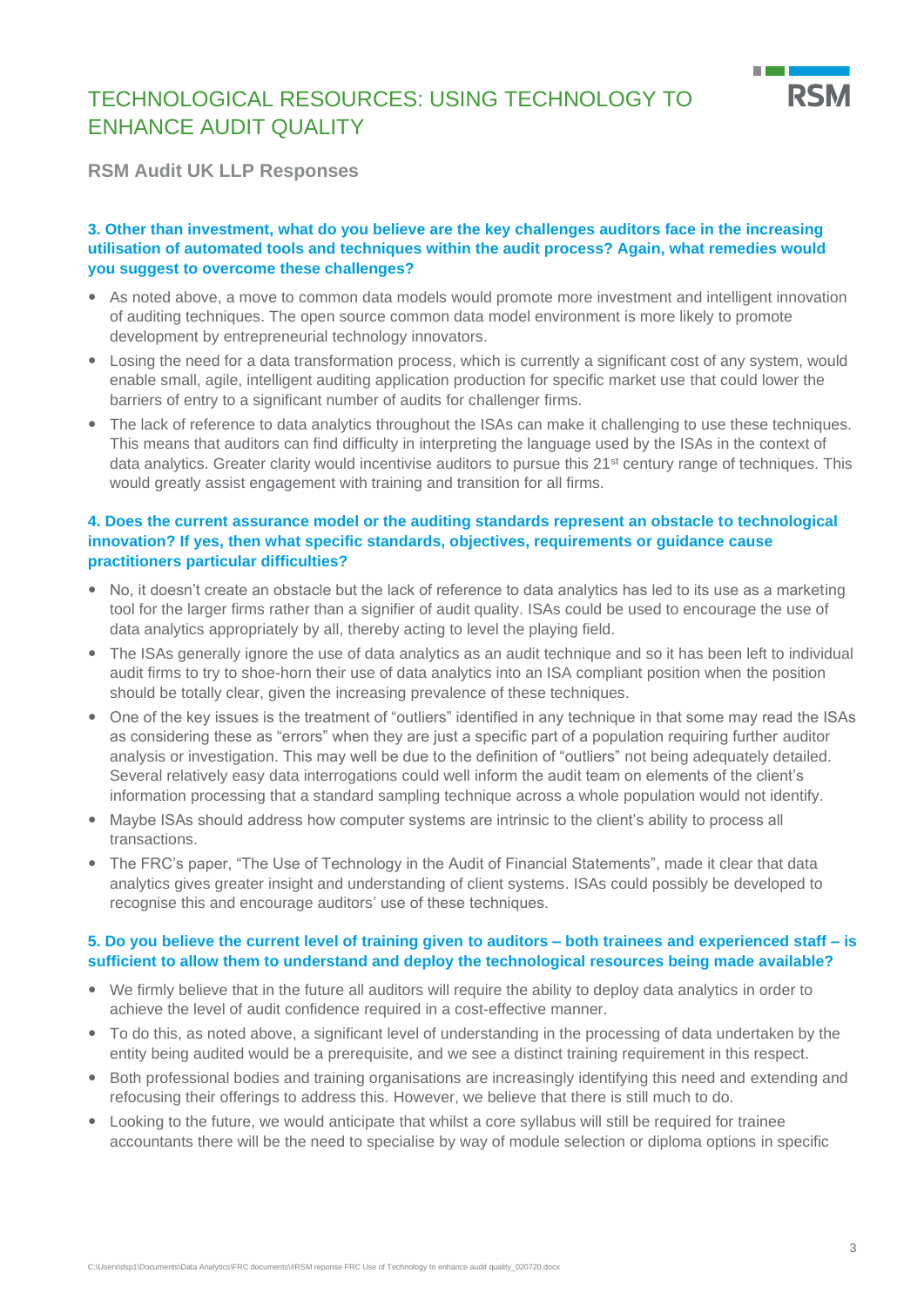

# **RSM Audit UK LLP Responses**

# **5. (continued)**

- fields which, in the case of auditing, could involve additional differentiation for those specialising in data science.
- It should not be left to audit firms to provide continuing professional development in data science post qualification. Those who have not specialised during initial training, or where their firms do not give that option, should have the ability to move into the field or extend their knowledge of data science through CPD options backed by the professional bodies.
- Internally, all firms must identify the data analytic techniques appropriate to their own methodologies and ensure that internal training reflects this.
- The key focus should not be "one size fits all". Auditors need to utilise data analytics to achieve audit confidence and therefore the training needs to keep this in view as the required end result. Whilst some general underpinning knowledge will form the basic foundations, the requirements to reach an audit opinion should always be kept in mind.
- Ultimately, firms can provide their staff with as much training as possible, but unless audit teams understand the data systems and processes adopted by their clients, they will never be able to truly deploy appropriate testing outside of a traditional sample-based approach. The training needs to encourage and support achievement of that level of understanding.

# **6. What firm-wide controls do you believe are appropriate to ensure that new technology is deployed appropriately and consistently with the requirements of the auditing standards, and provides high quality assurance which the firm can assure and replicate more widely?**

- Whether new technology is developed internally or purchased from an external provider, a rigorous assessment and testing process is required to ensure that confidence taken is well founded.
- Evaluation must always be in the context of the methodology utilised by the firm.
- A robust testing process, both on initial deployment and subsequent updates, would be required which would include (but not be limited to):
	- A core central testing team
	- Pilot programmes to involve the use of teams "on the ground" and obtain relevant feedback
	- Bite sized training for staff once the technology has been deployed preferably in a hands-on format to encourage learning
	- Any training to focus on practical application as well as some theory but not so much that audit teams lose track of how to apply the technique to their clients

#### **7. Are you aware of the use of new technologies in analysing and interpreting information provided by auditors – including, for example, auditor's reports? If yes, then do you foresee implications for the form and content of auditor's reports?**

- Various pieces of software are already doing this kind of analysis but are restricted due to the historic and current reporting requirements.
- The format of audit reports is driven by regulatory and legal requirement and, whilst this is the case, differentiation will always be limited and possibly restricted to the listed entities where additional requirements exist and could be enhanced due to requirements for greater transparency.
- Analysing listed reports could identify the use of "boilerplate" wording which investors may perceive as lacking specificity and act as a strong incentive for firms to differentiate to a greater degree than is currently the practice.

 $\overline{\phantom{a}}$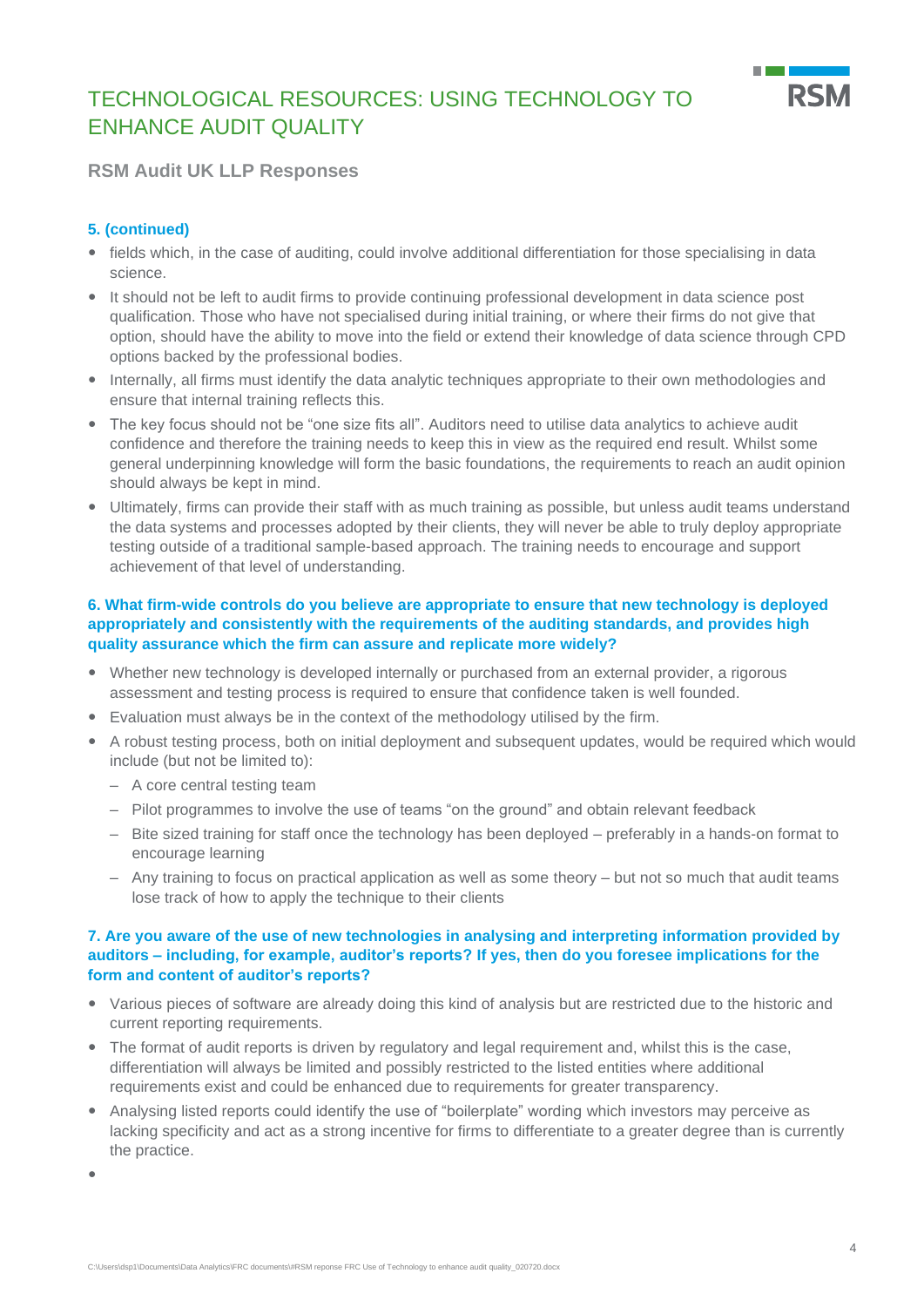

# **RSM Audit UK LLP Responses**

# **7. (continued)**

 Whether it would be necessary to adopt an ixbrl style audit report which can be easily "tagged" with key information is debateable given the developments in software such as machine learning identifying terms etc.

## **8. What do you see as being the main ethical implications arising from the greater use of technology and analytics in an audit?**

- Confidentiality is the main ethical issue.
- Many of the enquiries that can be made digitally, and address issues of fraud inevitably involve interrogation of personal data and increasing consideration of non-financial, unstructured data such as email, telephone records, online activity etc. Auditors therefore have to be mindful of the legal and ethical framework when they work with and document their procedures on such information.
- Organisations may wish to anonymise data being interrogated but such procedures may compromise the results of the audit work being undertaken.
- With a push towards transparency for financial reporting it is vital that technological solutions can be found to these challenges. The ability to effectively audit adjustments to data, such as anonymisation, to ensure the processes have not sought to hide fraudulent activity will be important.
- For international audits, data residency will always be a challenge as sharing data across different jurisdictions brings legal challenge.
- Ethical and legal issues are totally intertwined as governments have sought to legislate in this area in protection of privacy which may, on occasion, bring some barriers to audit work that may lead to a restriction in scope that must be recognised.

# **9. Do you believe there is value in the UK having consistent data standards to support high quality audit, similar to that developed in the US?**

- Whilst there are a number of common data standards, the AICPA model being just one, the lack of conformity in any country amongst the users and technology providers reduces their impact significantly.
- The question specifies common "data standards" rather than a common data model which would be of greater use to the profession.
- The lack of a common data model contributes to lengthy data extraction and cleansing times which inevitably act as a barrier to entry for smaller audit firms, and also act as a deterrent to stakeholders who may otherwise consider a move to an alternative audit firm but for the ever increasing cost of first year set up to obtain the required data from underlying accounting systems, or data lakes.
- The implementation of a common data model, such as that being developed by Engine B (which seeks to aggregate the work done by the AICPA and others as a foundation) would be a significant benefit to the accounting profession as a whole. As noted earlier, most of the time spent performing data analytics procedures is spent on cleansing and importing the data rather than running the required procedure. Ensuring a common data format would significantly increase the efficiency gains to be had through the use of technology – thereby driving audit and client team engagement.
- Not all systems will have the same depth of information captured which indicates the need for a scalable system. However, the starting point needs to capture sufficient information to achieve real value from the outputs. Therefore, the suggestion that a common data standard be narrowly scoped needs to be considered in this light.
- Care must be taken that limiting scope is not to the detriment of the proposition of the use of data analytics.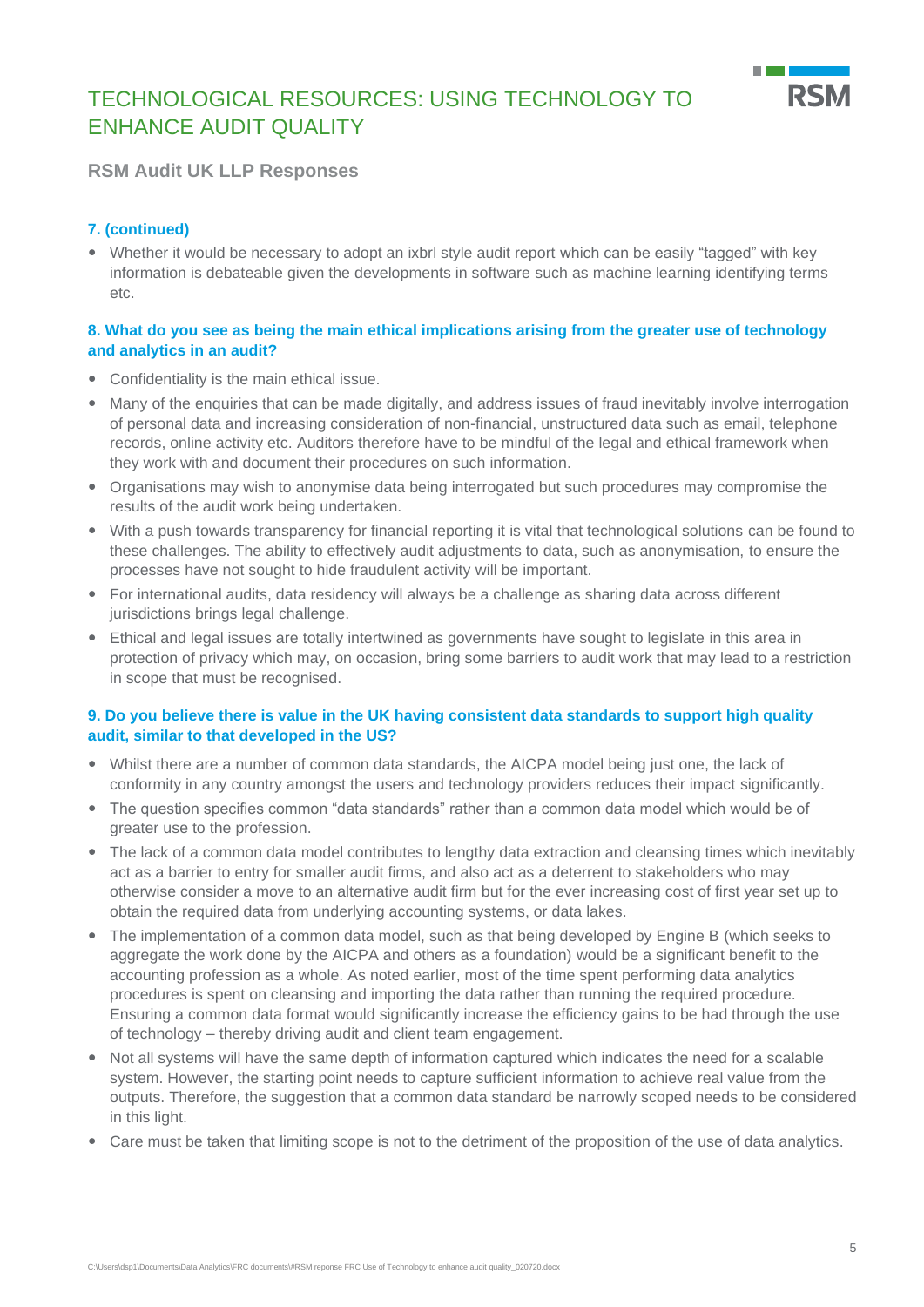

**RSM Audit UK LLP Responses**

### **10. Do you agree that threats to auditor independence may arise through the provision of wider business insights (not as part of the audit itself) drawn from the interrogation company data? If so, what measures would mitigate this risk from crystallising?**

- If, in the course of the audit, the auditor obtains information that the client may find helpful in managing the company's affairs it is appropriate that the auditor shares this with the client. It is up to the client to decide whether the information is useful or not.
- Engagement as an auditor for an entity does not require, nor should it require, the analysis or consideration of data outside that required to support the audit opinion. That said, the increasing scope of audit requirements means that more information will come within the auditor's purview.
- Obviously, the auditor needs to act within the terms of the engagement, and wider audit standards, and sharing data found as part of this should not be forbidden, neither should it threaten independence.
- In the discussion paper reference was made to various learning models that rely on a "hands off" iterative data model which would come up with unspecified relationships or points. These models require constant input of transactional, up to date data, in order to function.
- Such an approach would not address specific audit requirements, neither would the data required be naturally available to the auditor until such time that "real time auditing" becomes the norm. As and when we move to continuous auditing, with real time interrogation of client data, any use of this "hands off" approach may well bring with it ethical challenges that could require some form of regulation.

### **11. Do you agree that audit documentation can be more challenging when an audit has been conducted with automated tools and techniques? If so, please identify specific areas where is a problem.**

- The response very much depends on the tool and technique being utilised. Inflo, for example, includes the automated generation of working papers once audit work has been completed such that a full audit trail of the data ingestion, sample selection, and testing performed are fully documented in a consistent, firm (and regulator) approved format.
- The use of tools for data analytics that do not have a defined audit trail, such as Microsoft Excel, will always carry a greater degree of risk in terms of audit documentation as assumptions used and formulae can inadvertently or deliberately be altered inappropriately which is hard for the reviewer to ascertain without following a comprehensive process.
- Without following a comprehensive, independent validation process therefore what initially looks like a simple and easy solution can be fraught with unappreciated danger.
- A well designed, and clearly scoped, audit tool should be able to produce clear, unambiguous documentation on the test parameters used and results obtained.
- Whilst a number of tools for bespoke testing do have a trail, sometimes this is not user friendly, which can lead either to misunderstanding or lack of confidence in the use of the tool.
- A point should also be raised in respect of what needs to be documented. For example, if a "common" technique is detailed in a firm's audit methodology such that the underlying logic and process is understood then the audit file documentation need only include the outputs of said technique alongside the audit team's conclusion thereon without needing to explain how the technique provides assurance over the selected assertions.

### **12. Have you encountered challenges in dealing with the volume of 'exceptions' arising from the use of more complex or comprehensive data analytic procedures?**

 We find that in practice you only get a large number of "exceptions" when there is a lack of audit team understanding over how a particular process or system works. Once the team have a more detailed